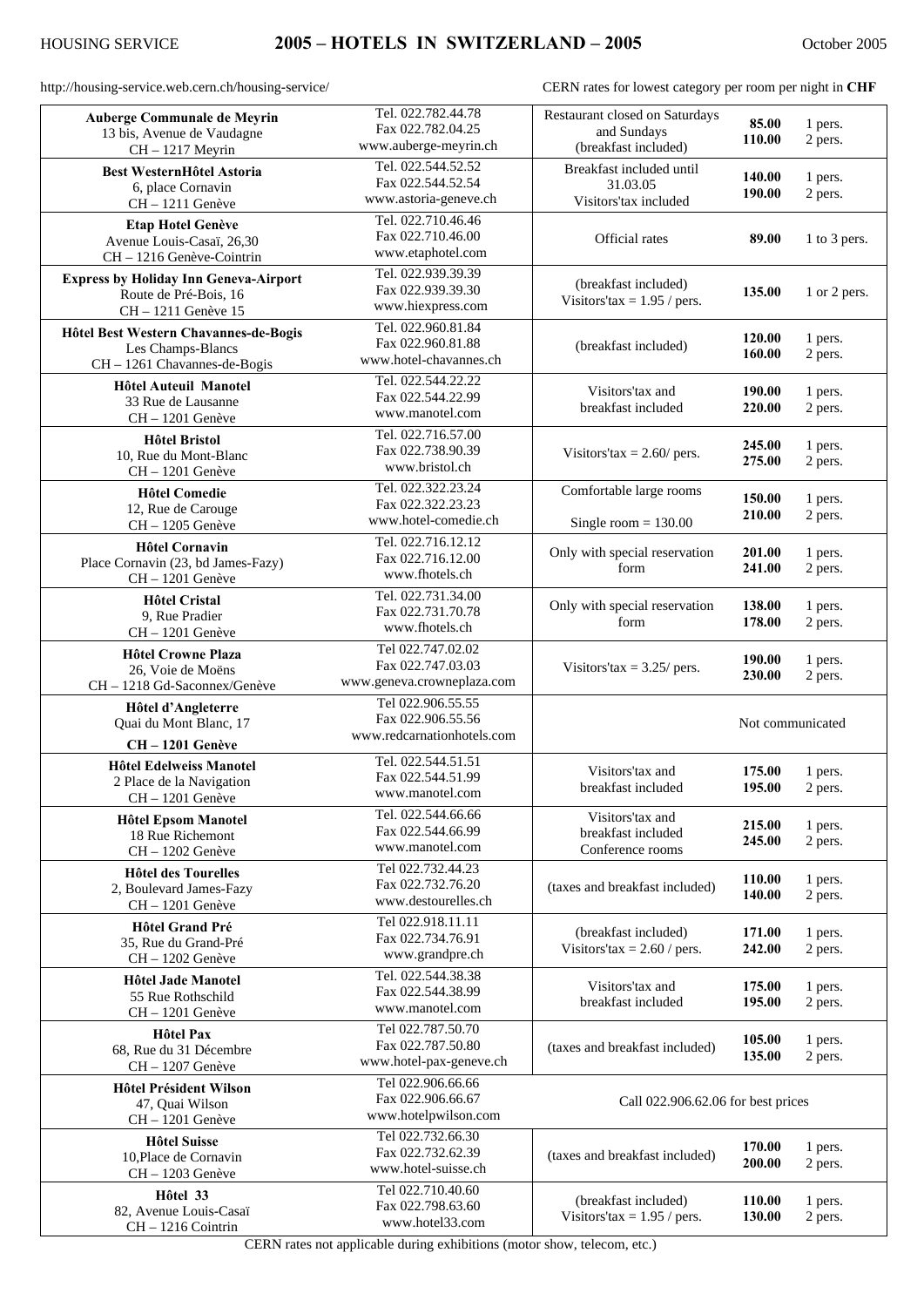http://housing-service.web.cern.ch/housing-service/ CERN rates for lowest category per room per night in **CHF**

| <b>Hôtel Warwick</b>                                                         | Tel. 022.716.81.57       | Visitors'tax = $2.60$ / pers.     |                  |              |
|------------------------------------------------------------------------------|--------------------------|-----------------------------------|------------------|--------------|
| 14, Rue de Lausanne                                                          | Fax 022.716.80.01        | A free daily-card of TPG (area    | 220.00           | 1 or 2 pers. |
| CH-1201 Genève                                                               | www.warwickhotels.com    | 11 & 12) is delivered by the      |                  |              |
|                                                                              |                          | hostel for all your stay          |                  |              |
| <b>Ibis Accor</b>                                                            | Tel 022.710.95.00        | Fri-Sun = $99.00$                 |                  |              |
| 10, rue de la Violette                                                       | Fax 022.710.95.95        |                                   | 131.00           | 1 or 2 pers. |
| CH - 1216 Genève-Cointrin                                                    | www.accorhotels.com      | Official rates                    |                  |              |
| <b>Kipling Manotel</b>                                                       | Tel. 022.544.40.40       | Visitors'tax and                  |                  |              |
| 27 Rue de la Navigation                                                      | Fax 022.544.40.99        | breakfast included                | 175.00           | 1 pers.      |
| CH-1201 Genève                                                               | www.manotel.com          |                                   | 195.00           | 2 pers.      |
| <b>Nash Rex</b>                                                              | Tel 022.544.74.74        | 25.02.06 to 30.06.06 and 01.09.06 |                  |              |
| 42-44 Avenue Wendt                                                           | Fax 022.544.74.99        | to 31.10.06 rates =               | 140.00           | 1 pers.      |
| $CH - 1203$ Genève                                                           |                          | 170 for 1 pers. & 195 for 2 pers. | 165.00           | 2 pers       |
|                                                                              |                          | Visitors'tax = $2.60$ / pers.     |                  |              |
| Mövenpick Hôtel                                                              | Tel 022.717.16.03        |                                   |                  |              |
| 20, Route de Pré-Bois                                                        | Fax 022.717.18.05        | 18 conference rooms               | 220.00           | 1 pers.      |
| CH - 1215 Genève 15                                                          | www.movenpick-geneva.com | Visitors'tax = $3.25$ / pers.     | 240.00           | 2 pers.      |
|                                                                              | Tel 022.989.90.00        |                                   |                  |              |
| <b>NH Geneva Airport Hotel</b><br>21, Avenue de Mategnin<br>CH - 1217 Meyrin | Fax 022.989.99.99        | -20% in others 249 NH Hoteles     | 145.00           | 1 or 2 pers. |
|                                                                              | www.nh-hoteles.com       | Visitors'tax = $2.60/$ pers.      |                  |              |
|                                                                              | Tel 022.909.90.00        |                                   |                  |              |
| <b>Novotel Genève Centre</b><br>19. rue de Zurich                            | Fax 022.909.90.01        | Visitors'tax = $2.60/$ pers.      | 195.00           | 1 or 2 pers. |
| $CH - 1201$ Genève                                                           | www.novotel.com          |                                   |                  |              |
|                                                                              | Tel 022.710.30.00        |                                   |                  |              |
| <b>Ramada Park Hotel</b>                                                     | Fax 022.710.31.00        | (breakfast included)              | 140.00           | 1 pers.      |
| 75-77, Avenue Louis Casaï                                                    | www.ramadaparkhotel.ch   | Visitors' $tax = 2.60$ / pers.    | 180.00           | 2 pers.      |
| CH - 1216 Cointrin/Genève                                                    |                          |                                   |                  |              |
| <b>Royal Manotel</b>                                                         | Tel. 022.906.14.14       | Visitors'tax and                  | 215.00           | 1 pers.      |
| 41 Rue de Lausanne                                                           | Fax 022.906.14.99        | breakfast included                | 245.00           | 2 pers.      |
| CH-1201 Genève                                                               | www.manotel.com          | Conference rooms                  |                  |              |
| <b>Sofitel Genève</b>                                                        | Tel 022.908.88.88        |                                   |                  |              |
| 18-20 Rue du Cendrier                                                        | Fax 022.908.80.81        | (breakfast included)              | 250.00<br>300.00 | 1 pers.      |
| CH-1201 Genève                                                               | www.sofitel.com          | Visitors'tax = $2.60$ / pers.     |                  | 2 pers.      |
| <b>Suitehotel</b>                                                            | Tel. 022.710.46.46       |                                   |                  |              |
| Avenue Louis-Casaï, 26,30                                                    | Fax 022.710.46.00        | Official rates                    | 159.00           | 1 or 2 pers. |
| CH - 1216 Genève-Cointrin                                                    | www.suite-hotel.com      |                                   |                  |              |
|                                                                              | Tel 022.715.46.00        |                                   |                  |              |
| <b>Tryp Bern</b>                                                             | Fax 022.731 11 73        | Visitors'tax = $2.60/$ pers.      | 156.00           | 1 or 2 pers. |
| 26 Rue de Berne                                                              | www.solmelia.com         | Reservation code: T.B.A.          |                  |              |
| $CH - 1201$ Genève                                                           |                          |                                   |                  |              |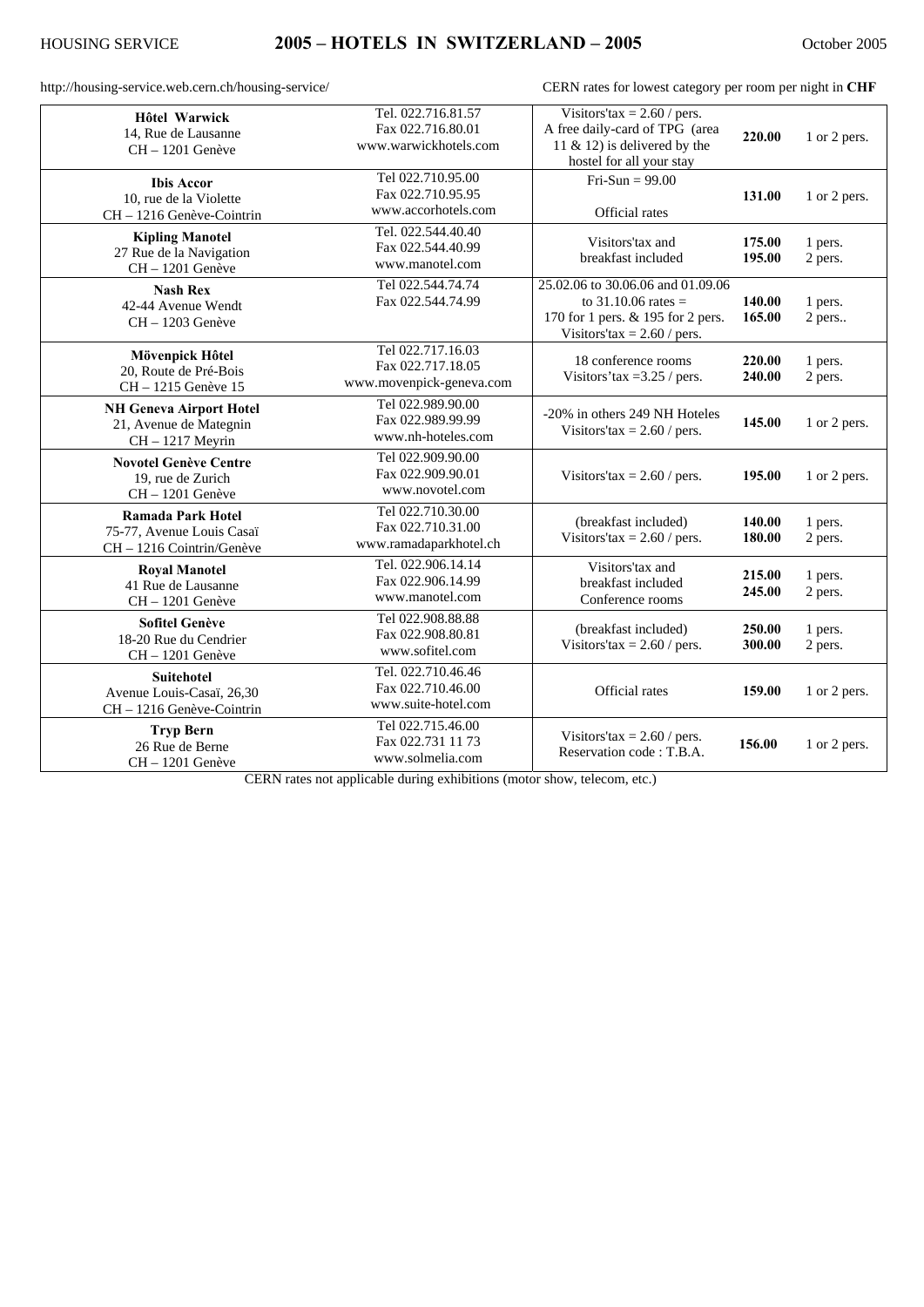## HOUSING SERVICE **2005 – HOTELS IN FRANCE – 2005** October 2005

| http://housing-service.web.cern.ch/housing-service/                                  |                                                                                    | CERN rates for lowest category per room per night in $\epsilon$                                                                            |                                  |                                                                                                      |
|--------------------------------------------------------------------------------------|------------------------------------------------------------------------------------|--------------------------------------------------------------------------------------------------------------------------------------------|----------------------------------|------------------------------------------------------------------------------------------------------|
| Auberge Communale La Fruitière<br>Place St-Antoine<br>$F - 01630$ Peron              | Tel. 04.50.56.83.70                                                                | Full-board 1 pers. $= 100.00$<br>Half-board 1 pers. $= 66.00$<br>Visitors' $tax = 0.20$ / pers                                             | 44.00<br>48.00                   | 1 pers.<br>2 pers.                                                                                   |
| Best Western - Porte Sud de Genève<br>Site d'Archamps<br>$F - 74160$ Archamps        | Tel 04.50.31.16.06<br>Fax 04.50.31.29.71<br>www.bestwesternportesudgeneve.com      | Official rates<br>21 conference rooms                                                                                                      | 86.00<br>94.00                   | 1 pers.<br>2 pers                                                                                    |
| Château de Divonne<br>115, rue des Bains<br>$F - 01220$ Divonne-les-Bains            | Tel. 04.50.20.00.32<br>Fax 04.50.20.03.73<br>www.chateau-divonne.com               |                                                                                                                                            | Not communicated                 |                                                                                                      |
|                                                                                      |                                                                                    | <b>Individuals</b><br>Visitors'tax = $0.80$ / pers.<br>Breakfast not included (7.00)                                                       | 50.00<br>55.00                   | 1 pers.<br>2 pers.                                                                                   |
| <b>Comfort Hotel Mandallaz</b><br>1, Place de la Mandallaz<br>$F - 74000$ Annecy     | Tel. 04.50.45.51.74<br>Fax 04.50.45.51.75<br>www.annecy.comfort-hotel.fr           | Groups ( $\geq 20$ persons)<br>Rates per pers. per night<br>Visitors' $tax = 0.80$ / pers.<br><b>Breakfast</b> included<br>Lunch = $14.50$ | 40.00<br>21.00<br>54.00<br>29.00 | 01.10.05 to 30.04.06<br>single room<br>twin room<br>01.05.06 to 30.09.06<br>single room<br>twin room |
| <b>Domaine de Divonne</b><br>Avenue des Thermes<br>$F - 01220$ Divonne-les-Bains     | Tel. 04.50.40.34.34<br>Fax 04.50.40.34.24<br>www.domaine-de-divonne.com            | $(01.01 \text{ to } 30.04)$<br>$= 160.00 / 220.00$<br>Visitors'tax = $1.00$ / pers.                                                        | 180.00<br>250.00                 | 1 pers.<br>2 pers.                                                                                   |
| Fasthôtel<br>707, rue Folatière<br>$F - 01170$ Gex                                   | Tel. 04.50.41.47.01<br>Fax 04.50.42.30.40<br>www.fasthotel.com                     | Half-board 1 pers. $= 49.00$                                                                                                               | 36.00<br>39.00                   | 1 or 2 pers.<br>3 pers.                                                                              |
| Holiday Inn Thoiry (Geneva airport)<br>1, avenue du Mont-Blanc<br>$F - 01710$ Thoiry | Tel. 04.50.99.19.99<br>Fax 04.50.42.27.40<br>www.holidayinn-geneve.com             | Conference formula:<br>49.50 / pers. (included<br>conf. room, lunch, drinks)                                                               | 79.00<br>94.00                   | 1 or 2 pers.<br>1 or 2 pers.                                                                         |
| <b>Hôtel Balladins</b><br><b>Technoparc Gessien</b><br>F - 01630 St Genis-Pouilly    | Tel 04.50.20.65.12<br>Fax 04.50.42.20.48<br>www.balladins.com                      | (breakfast for 1 pers. incl.)<br>Week-end: 40,00 per night<br>Visitors'tax: 0.60 / pers.                                                   | 45.00                            | 1 or 2 pers.                                                                                         |
| <b>Hôtel Campanile</b><br>Ch. De la Planche Brûlée<br>F-01210 Ferney-Voltaire        | Tel 04.50.40.74.79<br>Fax 04.50.42.97.29<br>www.campanile.fr                       | 07.02 to 03.04 and<br>04.07 to10.07 and<br>07.11 to $20.11 = 67.50$                                                                        | 63.00                            | 1 or 2 pers.                                                                                         |
| Hôtel de la Truite<br>25, Grande Rue<br>$F - 01220$ Divonne-les-Bains                | Tel. 04.50.20.04.41<br>Fax 04.50.20.78.47<br>www.hotel-la-truite.com               |                                                                                                                                            | 31.00<br>43.00                   | 1 pers.<br>2 pers.                                                                                   |
| <b>Hôtel Formule 1</b><br>Rue de Meyrin<br>F - 01210 Ferney-Voltaire                 | Tel 04.50.40.46.84<br>Fax 04.50.40.14.21                                           | $(03.05/03.10 = 28.00)$<br>Official rates                                                                                                  | 27.00                            | 1 or 2 pers.                                                                                         |
| <b>Hôtel La Couronne</b><br>Col de la Faucille<br>$F - 01170$ Gex                    | Tel 04.50.41.32.65<br>Fax 04.50.41.32.47<br>www.hotel-de-la-couronne-com           |                                                                                                                                            | Not communicated                 |                                                                                                      |
| Hôtel Median<br>Chemin de Colovrex<br>F-01210 Ferney-Voltaire                        | Tel 04.50.28.00.50<br>Fax 04.50.42.88.93<br>www.medianhotels.com                   | Visitors' $tax = included$                                                                                                                 | 67.80<br>86.60                   | single room<br>double room                                                                           |
| Hôtel Sofia<br>46, Route de Genève<br>F - 01630 St Genis-Pouilly                     | Tel 04.50.42.19.86<br>Fax 04.50.42.21.82<br>www.hotel-sofia.com                    |                                                                                                                                            | 55.00<br>60.00                   | 1 pers.<br>2 pers.                                                                                   |
| Kyriad Hôtel<br>85 Rue de la Faucille<br>$F - 01630$ St Genis-Pouilly                | Tel. 04.50.42.05.20<br>Fax 04.50.42.08.14                                          | All friday                                                                                                                                 | 62.70<br>65.55                   | 1 pers.<br>2 pers.                                                                                   |
| Le Relais Crozati<br>1421 route de la Télécabine<br>$F - 01170$ Crozet               | Tel. 04.50.42.26.07<br>Fax 04.50.41.67.60                                          | (breakfast incl.)                                                                                                                          | 50.00                            | 1 pers.                                                                                              |
| Mercure Annemasse Portes de Genève<br>9 Rue des Jardins<br>F - 74240 Gaillard        | Tel 04.50.92.05.25<br>Fax 04.50.87.14.57                                           |                                                                                                                                            | 88.00                            | 1 or 2 pers.                                                                                         |
| Novotel Genève-Aéroport<br>Rue de Meyrin<br>F-01210 Ferney-Voltaire                  | Tel 04.50.40.85.23<br>Fax 04.50.40.76.33<br>www.novotel.com/novotel<br>/index.html |                                                                                                                                            | 89.00                            | 1 or 2 pers.                                                                                         |
| <b>Première Classe</b><br>57, rue des Chalets<br>F - 01630 St Genis-Pouilly          | Tel.08.92.70.72.20<br>Fax 04.50.42.29.65                                           | Official rates                                                                                                                             | 32.00                            | 1 or 2 pers.                                                                                         |
| <b>Stars Hôtel</b><br>Chemin de Colovrex / RN5<br>F-01210 Ferney-Voltaire            | Tel 04.50.40.52.59<br>Fax 04.50.40.52.74<br>www.starshotels.com/geneveaeroport     | Visitors'tax: 0.30 / pers.<br>Official rates                                                                                               | 39.00                            | 1 or 2 pers.                                                                                         |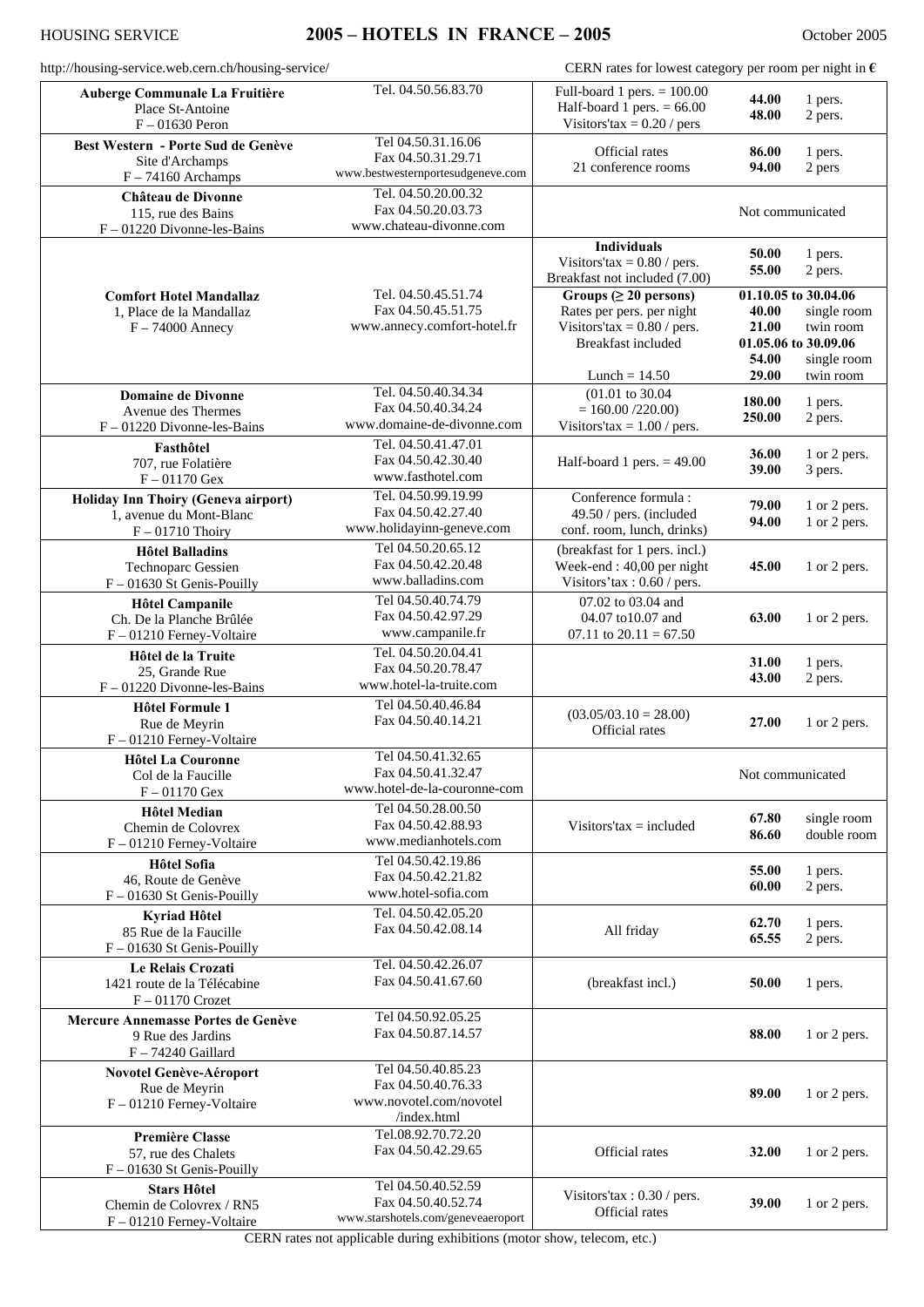## HOUSING SERVICE **2005 – APPART'HOTELS – 2005** October 2005

**IN FRANCE** 

http://housing-service.web.cern.ch/housing-service/ CERN rates for lowest category in **€** 

| <b>Citadines</b><br>34, Rue de Genève<br>F-01210 Ferney-Voltaire<br>Tel 04.50.42.68.00 | Swimming-pool<br>Fitness center<br>Sauna           | Studio (for 1 to 2 persons)<br>Weekly cleaning included                                                                   | $89. -$<br>$80 -$<br>$56. -$                    | per day<br>per day<br>per day                            | (1 to 6 days)<br>(7 to 29 days)<br>(30 days & more)                                                                                                                                                                                       |
|----------------------------------------------------------------------------------------|----------------------------------------------------|---------------------------------------------------------------------------------------------------------------------------|-------------------------------------------------|----------------------------------------------------------|-------------------------------------------------------------------------------------------------------------------------------------------------------------------------------------------------------------------------------------------|
|                                                                                        | Terrace<br>Self-service laundry<br>Business center | 2 rooms apartment<br>(for 1 to 4 persons)<br>Weekly cleaning included                                                     | $115. -$<br>$104. -$<br>$73. -$                 | per day<br>per day<br>per day                            | (1 to 6 days)<br>(7 to 29 days)<br>(30 days & more)                                                                                                                                                                                       |
| Fax 04.50.40.91.24<br>www.citadines.com                                                | Air conditioning<br>Breakfast: $8.00 \text{ } \in$ | 3 rooms apartment<br>(for 1 to 6 persons)<br>Weekly cleaning included                                                     | $155. -$<br>$142 -$<br>$106. -$                 | per day<br>per day<br>per day                            | (1 to 6 days)<br>(7 to 29 days)<br>(30 days & more)                                                                                                                                                                                       |
| Citéa<br>237, Avenue des Thermes                                                       |                                                    | <b>Studio for 1 person</b><br>1/6 days: daily cleaning included<br>7 days $\&$ + : weekly cleaning included               | $35 -$<br>$25. -$                               | $45.$ per day<br>per day<br>per day                      | (1 to 6 days)<br>(7 to 29 days)<br>(30 days & more)                                                                                                                                                                                       |
| $F - 01220$ Divonne-les-Bains<br>Tel 04.50.99.39.00                                    | Self-service laundry<br>Breakfast: 7.00 $\epsilon$ | Studio (for 1 to 2 persons)<br>1/6 days: daily cleaning included<br>7 days $&+$ : weekly cleaning included                | $45. -$                                         | $50 - \text{per day}$<br>per day<br>$27.$ per day        | (1 to 6 days)<br>(7 to 29 days)<br>(30 days & more)                                                                                                                                                                                       |
| Fax 04.50.99.39.01<br>citea-hotels.com                                                 |                                                    | 2 rooms apartment<br>(for 1 to 4 persons)<br>1/6 days: daily cleaning included<br>7 days $& +$ : weekly cleaning included | $60 -$<br>$55 -$<br>$33 -$                      | per day<br>per day<br>per day                            | (1 to 6 days)<br>(7 to 29 days)<br>(30 days & more)                                                                                                                                                                                       |
|                                                                                        | Air conditioning<br>Covered swimming-pool          | Studio (26 m2)<br>Weekly cleaning included                                                                                | $99. -$<br>$50 -$                               | per day<br>per day                                       | (1 to 3 days)<br>(4 to 29 days)                                                                                                                                                                                                           |
| La Réserve<br>3, Avenue du Jura<br>F-01210 Ferney-Voltaire                             | Fitness center<br>Sauna<br>Self-service laundry    | Studio (32 m2)<br>Weekly cleaning included                                                                                | $118. -$<br>$65. -$<br>$1'560. -$<br>$1'110. -$ | per day<br>per day                                       | (1 to 3 days)<br>(4 to 29 days)<br>1'710.- per month $(30 \text{ days } 8x + )$<br>per month (90 days $&+$ )<br>1'410.- per month $(180 \text{ days } 8x + )$<br>per month $(360 \text{ days } 8x + )$                                    |
| Tel. 04.50.40.30.20<br>Fax 04.50.40.30.00                                              |                                                    | 2 rooms apartment (50 m2)<br>Weekly cleaning included                                                                     | $166. -$<br>$86. -$<br>2'040.<br>$1'740 -$      | per day<br>per day                                       | (1 to 3 days)<br>(4 to 29 days)<br><b>2'340.</b> - per month $(30 \text{ days } 8x + )$<br>per month (90 days $& +$ )<br>per month $(180 \text{ days } \& +)$<br>1'560.- per month $(360 \text{ days } 8x + )$                            |
| www.residence-la-reserve.com                                                           |                                                    | 2 rooms apartment $(65 \text{ m2})$<br>Weekly cleaning included                                                           | $135. -$<br>$3'570. -$                          | $282 -$ per day<br>per day                               | (1 to 3 days)<br>(4 to 29 days)<br>per month $(30 \text{ days } 8x + )$<br>2'940.- per month $(90 \text{ days } 8t + )$<br><b>2'340.</b> - per month $(180 \text{ days } 8x + )$<br><b>2'010.</b> - per month $(360 \text{ days } 8x + )$ |
|                                                                                        |                                                    | 3 rooms apartment (90 m2)<br>Weekly cleaning included                                                                     |                                                 | $379 - \text{per day}$<br>$200 - \text{per day}$         | (1 to 3 days)<br>(4 to 29 days)                                                                                                                                                                                                           |
| <b>Suites Home</b><br>73, Rue Blaise Pascal                                            | Terrace                                            | Studio (for 1 to 2 persons)<br>Cleaning & taxes not included                                                              |                                                 | $45.$ per day<br>1'000.- per month $(1st$ month)         | 890.- per month (since $2nd$ month)                                                                                                                                                                                                       |
| F - 01630 St Genis-Pouilly<br>Tel 04.50.20.73.33                                       | Self-service laundry<br>Air conditioning           | 2 rooms apartment<br>(for 1 to 4 persons)<br>Cleaning & taxes not included                                                |                                                 | $70 - \text{per day}$<br>1'326.- per month $(1st$ month) | 1'226.- per month (since $2nd$ month)                                                                                                                                                                                                     |
| Fax 04.50.20.83.54<br>Antaeus-saintgenis.com                                           | Breakfast: 6.00 €                                  | 3 rooms apartment<br>(for 1 to 5 persons)<br>Cleaning & taxes not included                                                |                                                 | $90 - \text{per day}$<br>1'426.- per month $(1st$ month) | 1'326.- per month (since $2nd$ month)                                                                                                                                                                                                     |